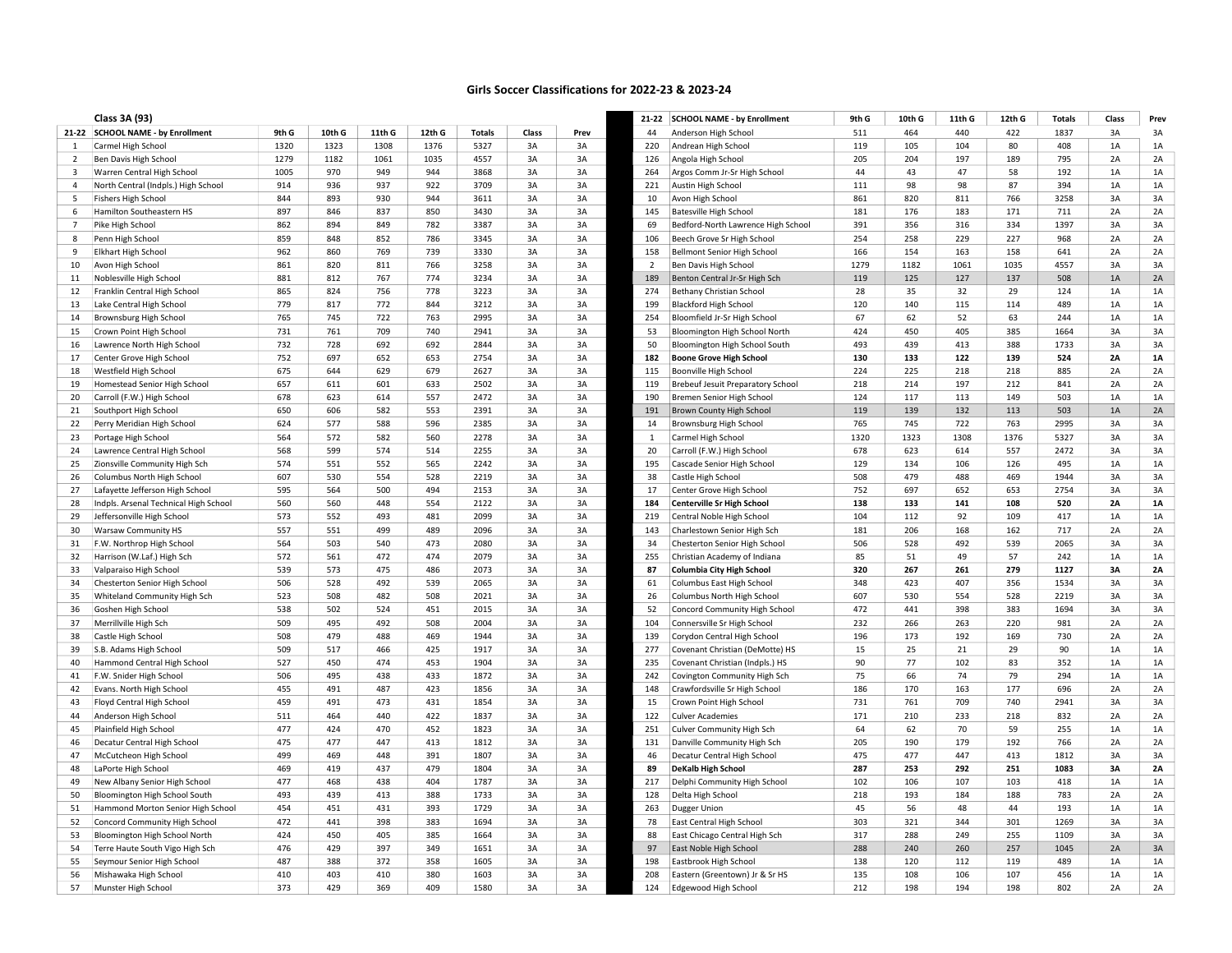| 58         | Terre Haute North Vigo High Sch                       | 414        | 409        | 403        | 349        | 1575          | 3A       | 3A       | 269        | Elkhart Christian Academy                               | 34           | 38         | 36         | 40         | 148        | 1A       | 1A       |
|------------|-------------------------------------------------------|------------|------------|------------|------------|---------------|----------|----------|------------|---------------------------------------------------------|--------------|------------|------------|------------|------------|----------|----------|
| 59         | Franklin Community High Sch                           | 389        | 399        | 356        | 427        | 1571          | 3A       | 3A       | 9          | Elkhart High School                                     | 962          | 860        | 769        | 739        | 3330       | 3A       | 3A       |
| 60         | Michigan City High Sch                                | 421        | 387        | 383        | 347        | 1538          | 3A       | 3A       | 116        | Evans. Bosse High School                                | 231          | 226        | 206        | 216        | 879        | 2A       | 2A       |
| 61         | Columbus East High School                             | 348        | 423        | 407        | 356        | 1534          | 3A       | 3A       | 82         | Evans. Central High School                              | 329          | 299        | 274        | 280        | 1182       | 3A       | 3A       |
| 62         | F.W. North Side High School                           | 363        | 412        | 394        | 344        | 1513          | 3A       | 3A       | 266        | Evans. Christian School                                 | 52           | 41         | 43         | 41         | 177        | 1A       | 1A       |
| 63         | Kokomo High School                                    | 386        | 385        | 359        | 380        | 1510          | 3A       | 3A       | 280        | Evans. Day School                                       | $\mathbf{3}$ | 17         | 12         | 12         | 44         | 1A       | 1A       |
| 64         | Greenfield-Central High Sch                           | 373        | 387        | 377        | 337        | 1474          | 3A       | 3A       | 74         | Evans. F. J. Reitz High Sch                             | 362          | 360        | 300        | 325        | 1347       | 3A       | 3A       |
|            |                                                       |            |            |            |            |               |          |          |            |                                                         |              |            |            |            |            |          | 3A       |
| 65         | Huntington North High School                          | 391        | 368        | 377        | 306        | 1442          | 3A       | 3A       | 77         | Evans. Harrison High Sch                                | 361          | 326        | 316        | 277        | 1280       | 3A       |          |
| 66         | Muncie Central High School                            | 378        | 374        | 361        | 324        | 1437          | 3A       | 3A       | 193        | Evans. Mater Dei HS                                     | 124          | 130        | 120        | 122        | 496        | 1A       | 2A       |
| 67         | Northridge High School                                | 374        | 340        | 362        | 334        | 1410          | 3A       | 3A       | 42         | Evans. North High School                                | 455          | 491        | 487        | 423        | 1856       | 3A       | 3A       |
| 68         | Pendleton Heights High School                         | 371        | 360        | 329        | 349        | 1409          | 3A       | 3A       | 174        | Evans. Reitz Memorial HS                                | 154          | 143        | 128        | 131        | 556        | 2A       | 2A       |
| 69         | Bedford-North Lawrence High School                    | 391        | 356        | 316        | 334        | 1397          | 3A       | 3A       | 110        | F.W. Bishop Dwenger HS                                  | 209          | 255        | 252        | 212        | 928        | 2A       | 3A       |
| 70         | Mooresville High School                               | 385        | 338        | 337        | 331        | 1391          | 3A       | 3A       | 201        | F.W. Bishop Luers HS                                    | 132          | 126        | 119        | 104        | 481        | 1A       | 1A       |
| 71         | F.W. South Side High School                           | 348        | 360        | 383        | 294        | 1385          | 3A       | 3A       | 253        | F.W. Blackhawk Christian Jr-Sr HS                       | 71           | 51         | 65         | 58         | 245        | 1A       | 1A       |
| 72         | F.W. Wayne High School                                | 391        | 344        | 330        | 314        | 1379          | 3A       | 3A       | 252        | F.W. Canterbury School                                  | 61           | 66         | 59         | 65         | 251        | 1A       | 1A       |
| 73         | Mt. Vernon (Fortville) High School                    | 360        | 375        | 311        | 329        | 1375          | 3A       | 3A       | 164        | F.W. Concordia Lutheran HS                              | 163          | 140        | 149        | 158        | 610        | 2A       | 2A       |
| 74         | Evans. F. J. Reitz High Sch                           | 362        | 360        | 300        | 325        | 1347          | 3A       | 3A       | 62         | F.W. North Side High School                             | 363          | 412        | 394        | 344        | 1513       | 3A       | 3A       |
| 75         | Richmond High School                                  | 356        | 367        | 291        | 313        | 1327          | 3A       | 3A       | 31         | F.W. Northrop High School                               | 564          | 503        | 540        | 473        | 2080       | 3A       | 3A       |
| 76         | Martinsville High School                              | 343        | 290        | 320        | 333        | 1286          | 3A       | 3A       | 41         | F.W. Snider High School                                 | 506          | 495        | 438        | 433        | 1872       | 3A       | 3A       |
| 77         | Evans. Harrison High Sch                              | 361        | 326        | 316        | 277        | 1280          | 3A       | 3A       | 71         | F.W. South Side High School                             | 348          | 360        | 383        | 294        | 1385       | 3A       | 3A       |
| 78         | East Central High School                              | 303        | 321        | 344        | 301        | 1269          | 3A       | 3A       | 72         | F.W. Wayne High School                                  | 391          | 344        | 330        | 314        | 1379       | 3A       | 3A       |
| 79         | <b>Hobart High School</b>                             | 312        | 325        | 295        | 332        | 1264          | 3A       | 3A       | 259        | Faith Christian School                                  | 60           | 73         | 46         | 53         | 232        | 1A       | 1A       |
|            |                                                       |            |            |            |            |               |          |          |            |                                                         |              |            |            |            |            |          |          |
| 80         | Logansport Comm High Sch                              | 327        | 319        | 319        | 287        | 1252          | 3A       | 3A       | 5          | <b>Fishers High School</b>                              | 844          | 893        | 930        | 944        | 3611       | 3A       | 3A       |
| 81         | Greenwood Community High Sch                          | 312        | 299        | 289        | 293        | 1193          | 3A       | 3A       | 43         | Floyd Central High School                               | 459          | 491        | 473        | 431        | 1854       | 3A       | 3A       |
| 82         | Evans. Central High School                            | 329        | 299        | 274        | 280        | 1182          | 3A       | 3A       | 226        | Forest Park Jr-Sr High Sch                              | 107          | 73         | 98         | 107        | 385        | 1A       | 1A       |
| 83         | Jennings County High School                           | 339        | 303        | 290        | 249        | 1181          | 3A       | 3A       | 113        | Frankfort Senior High School                            | 268          | 209        | 213        | 203        | 893        | 2A       | 2A       |
| 84         | New Palestine High School                             | 304        | 290        | 291        | 282        | 1167          | 3A       | 3A       | 12         | Franklin Central High School                            | 865          | 824        | 756        | 778        | 3223       | 3A       | 3A       |
| 85         | Indpls. Crispus Attucks HS                            | 336        | 293        | 280        | 234        | 1143          | 3A       | 3A       | 59         | Franklin Community High Sch                             | 389          | 399        | 356        | 427        | 1571       | 3A       | 3A       |
| 86         | Shelbyville Sr High Sch                               | 315        | 289        | 285        | 244        | 1133          | 3A       | 3A       | 133        | Franklin County High                                    | 207          | 182        | 186        | 181        | 756        | 2A       | 2A       |
|            |                                                       |            |            |            |            |               |          |          |            |                                                         | 157          | 152        |            |            |            | 2A       | 2A       |
| 87         | <b>Columbia City High School</b>                      | 320        | 267        | 261        | 279        | 1127          | 3A       | 2A       | 167        | Garrett High School                                     |              |            | 144        | 151        | 604        |          |          |
| 88         | East Chicago Central High Sch                         | 317        | 288        | 249        | 255        | 1109          | 3A       | 3A       | 146        | Gibson Southern High School                             | 195          | 191        | 147        | 171        | 704        | 2A       | 2A       |
| 89         | <b>DeKalb High School</b>                             | 287        | 253        | 292        | 251        | 1083          | 3A       | 2A       | 159        | Glenn High School                                       | 174          | 150        | 166        | 148        | 638        | 2A       | 2A       |
| 90         | Roncalli High School                                  | 278        | 252        | 261        | 290        | 1081          | 3A       | 3A       | 36         | Goshen High School                                      | 538          | 502        | 524        | 451        | 2015       | 3A       | 3A       |
|            |                                                       |            |            |            |            |               |          |          |            |                                                         |              |            |            |            |            |          |          |
| 91         | <b>Plymouth High School</b>                           | 270        | 302        | 246        | 262        | 1080          | 3A       | 2A       | 204        | Greencastle Senior High Sch                             | 128          | 134        | 105        | 108        | 475        | 1A       | 2A       |
| 92         | Indpls. Cathedral HS                                  | 288        | 298        | 248        | 239        | 1073          | 3A       | 2A       | 64         | Greenfield-Central High Sch                             | 373          | 387        | 377        | 337        | 1474       | 3A       | 3A       |
|            | 121 S.B. Saint Joseph HS                              | 205        | 195        | 205        | 201        | 806           | 3A       | 3A       | 144        | Greensburg Community High Sch                           | 184          | 180        | 166        | 186        | 716        | 2A       | 2A       |
|            |                                                       |            |            |            |            |               |          |          | 268        | Greenwood Christian Academy                             | 48           | 52         | 43         | 23         | 166        | 1A       | 1A       |
|            | Class 2A (94)                                         |            |            |            |            |               |          |          | 81         | Greenwood Community High Sch                            | 312          | 299        | 289        | 293        | 1193       | 3A       | 3A       |
|            | 21-22 SCHOOL NAME - by Enrollment                     | 9th G      | 10th G     | 11th G     | 12th G     | <b>Totals</b> | Class    | Prev     | 162        | Griffith Senior High School                             | 148          | 140        | 149        | 181        | 618        | 2A       | 2A       |
| 93         | Lowell Senior High School                             | 265        | 267        | 289        | 247        | 1068          | 2A       | 2A       | 136        | Guerin Catholic HS                                      | 196          | 190        | 173        | 181        | 740        | 2A       | 3A       |
| 94         | New Haven High School                                 | 305        | 293        | 237        | 229        | 1064          | 2A       | 2A       | 138        | Hamilton Heights High School                            | 171          | 199        | 184        | 177        | 731        | 2A       | 2A       |
| 95         | Kankakee Valley High School                           | 291        | 256        | 261        | 254        | 1062          | 2A       | 2A       | 6          | Hamilton Southeastern HS                                | 897          | 846        | 837        | 850        | 3430       | 3A       | 3A       |
| 96         | Marion High School                                    | 297        | 248        | 232        | 270        | 1047          | 2A       | 2A       | 197        | Hammond Bishop Noll Institute                           | 143          | 136        | 109        | 105        | 493        | 1A       | 1A       |
| 97         | East Noble High School                                | 288        | 240        | 260        | 257        | 1045          | 2A       | 3A       | 40         | Hammond Central High School                             | 527          | 450        | 474        | 453        | 1904       | 3A       | 3A       |
| 98         | Jasper High School                                    | 267        | 262        | 247        | 269        | 1045          | 2A       | 2A       | 51         | Hammond Morton Senior High School                       | 454          | 451        | 431        | 393        | 1729       | 3A       | 3A       |
| 99         | S.B. Riley High School                                | 277        | 312        | 225        | 216        | 1030          | 2A       | 3A       | 132        | Hanover Central High Sch                                | 211          | 178        | 204        | 170        | 763        | 2A       | 2A       |
| 100        | Indpls. Shortridge HS                                 | 289        | 261        | 244        | 231        | 1025          | 2A       | 3A       | 32         | Harrison (W.Laf.) High Sch                              | 572          | 561        | 472        | 474        | 2079       | 3A       | 3A       |
| 101        | <b>Highland High School</b>                           | 255        | 266        | 251        | 249        | 1021          | 2A       | 3A       | 233        | Hebron High School                                      | 97           | 95         | 84         | 79         | 355        | 1A       | 1A       |
| 102        |                                                       | 273        | 232        | 272        | 224        | 1001          | 2A       | 2A       | 194        |                                                         | 124          | 126        | 128        | 118        | 496        | 1A       | $1A$     |
|            | Lebanon Senior High School                            | 248        | 247        |            | 239        | 985           | 2A       | 2A       | 163        | Heritage Christian                                      | 183          | 138        | 154        | 141        |            | 2A       |          |
| 103        | New Prairie High School                               |            |            | 251        |            |               |          |          |            | Heritage Hills High School                              |              |            |            |            | 616        |          | 2A       |
| 104        | Connersville Sr High School                           | 232        | 266        | 263        | 220        | 981           | 2A       | 2A       | 161        | Heritage Jr/Sr High School                              | 151          | 170        | 156        | 141        | 618        | 2A       | 2A       |
| 105        | Herron High School                                    | 283        | 256        | 220        | 217        | 976           | 2A       | 2A       | 105        | Herron High Schoo                                       | 283          | 256        | 220        | 217        | 976        | 2A       | 2A       |
| 106        | Beech Grove Sr High School                            | 254        | 258        | 229        | 227        | 968           | 2A       | 2A       | 101        | <b>Highland High School</b>                             | 255          | 266        | 251        | 249        | 1021       | 2A       | 3A       |
| 107        | Leo Junior/Senior High School                         | 236        | 237        | 251        | 244        | 968           | 2A       | 2A       | 79         | <b>Hobart High School</b>                               | 312          | 325        | 295        | 332        | 1264       | 3A       | 3A       |
| 108        | Northview High School                                 | 243        | 251        | 227        | 234        | 955           | 2A       | 2A       | 19         | Homestead Senior High School                            | 657          | 611        | 601        | 633        | 2502       | 3A       | 3A       |
| 109        | Wawasee High School                                   | 238        | 259        | 215        | 236        | 948           | 2A       | 2A       | 65         | Huntington North High School                            | 391          | 368        | 377        | 306        | 1442       | 3A       | 3A       |
| 110        | F.W. Bishop Dwenger HS                                | 209        | 255        | 252        | 212        | 928           | 2A       | 3A       | 203        | Illiana Christian High School                           | 147          | 103        | 108        | 119        | 477        | 1A       | 1A       |
| 111        | Silver Creek High School                              | 247        | 246        | 218        | 202        | 913           | 2A       | 2A       | 169        | Indian Creek Sr High Sch                                | 152          | 162        | 144        | 133        | 591        | 2A       | 2A       |
| 112        | Indpls. George Washington HS                          | 297        | 241        | 180        | 192        | 910           | 2A       | 2A       | 28         | Indpls. Arsenal Technical High School                   | 560          | 560        | 448        | 554        | 2122       | 3A       | 3A       |
| 113<br>114 | Frankfort Senior High School<br>NorthWood High School | 268<br>231 | 209<br>246 | 213<br>213 | 203<br>198 | 893<br>888    | 2A<br>2A | 2A<br>2A | 152<br>192 | Indpls. Bishop Chatard HS<br>Indpls. Cardinal Ritter HS | 182<br>129   | 170<br>116 | 158<br>126 | 157<br>131 | 667<br>502 | 2A<br>1A | 2A<br>2A |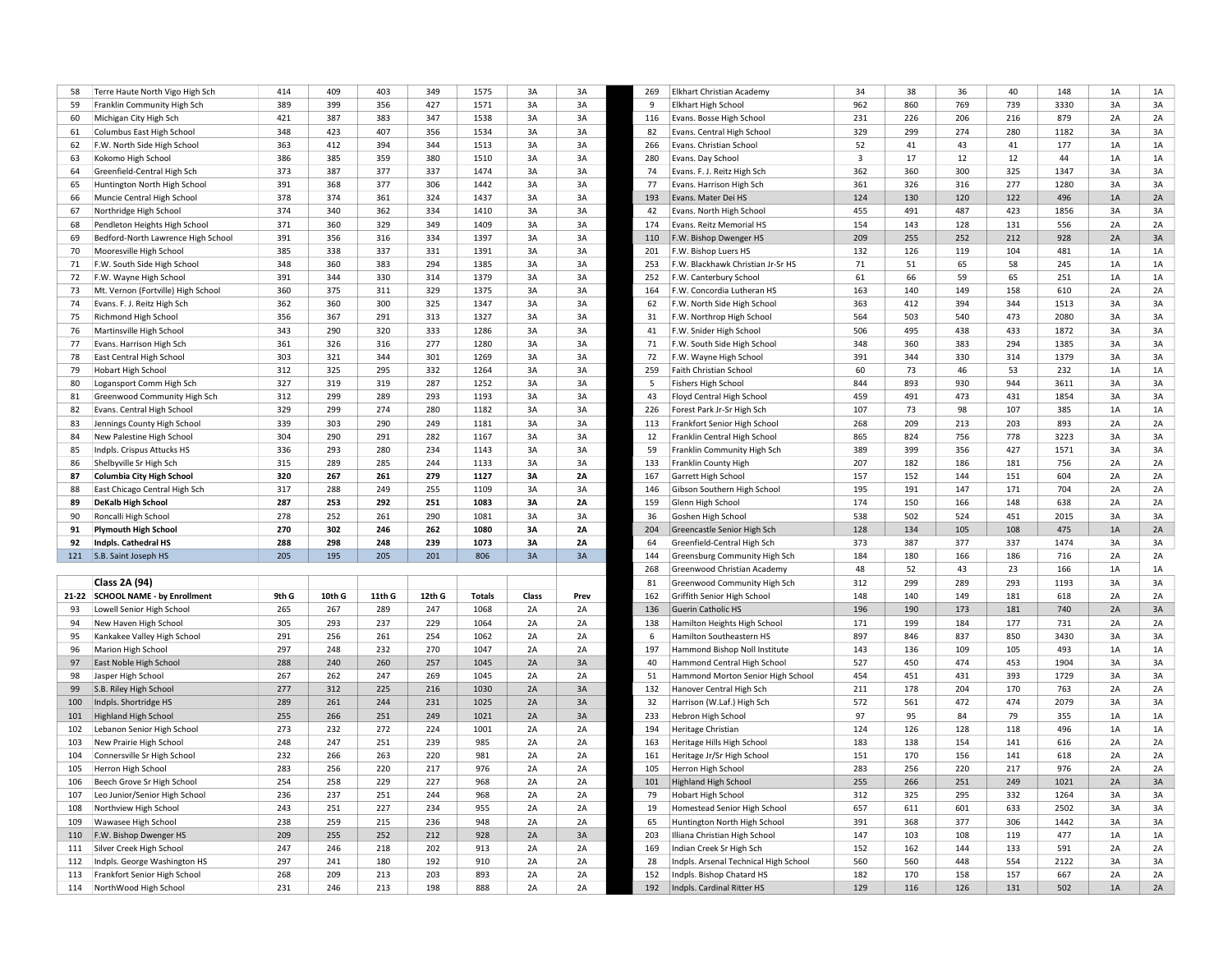| 115 | Boonville High School                | 224 | 225 | 218 | 218 | 885 | 2A | 2A             | 92             | Indpls. Cathedral HS                | 288 | 298 | 248 | 239 | 1073 | 3A | 2A |
|-----|--------------------------------------|-----|-----|-----|-----|-----|----|----------------|----------------|-------------------------------------|-----|-----|-----|-----|------|----|----|
| 116 | Evans. Bosse High School             | 231 | 226 | 206 | 216 | 879 | 2A | 2A             | 85             | Indpls. Crispus Attucks HS          | 336 | 293 | 280 | 234 | 1143 | 3A | 3A |
| 117 | Jay County High School               | 203 | 219 | 209 | 248 | 879 | 2A | 2A             | 112            | Indpls. George Washington HS        | 297 | 241 | 180 | 192 | 910  | 2A | 2A |
| 118 | New Castle Chrysler High Sch         | 223 | 242 | 204 | 206 | 875 | 2A | 2A             | 262            | Indpls. Lutheran High School        | 54  | 57  | 56  | 57  | 224  | 1A | 1A |
| 119 | Brebeuf Jesuit Preparatory School    | 218 | 214 | 197 | 212 | 841 | 2A | 2A             | 213            | Indpls. Scecina Memorial School     | 126 | 114 | 102 | 97  | 439  | 1A | 1A |
| 120 | Western High School                  | 237 | 208 | 194 | 201 | 840 | 2A | 2A             | 100            | Indpls. Shortridge HS               | 289 | 261 | 244 | 231 | 1025 | 2A | 3A |
| 122 | <b>Culver Academies</b>              | 171 | 210 | 233 | 218 | 832 | 2A | 2A             | 272            | International Sch of Indiana HS     | 32  | 35  | 28  | 43  | 138  | 1A | 1A |
| 123 | Mississinewa High School             | 223 | 206 | 173 | 211 | 813 | 2A | 2A             | 98             | Jasper High School                  | 267 | 262 | 247 | 269 | 1045 | 2A | 2A |
| 124 | Edgewood High School                 | 212 | 198 | 194 | 198 | 802 | 2A | 2A             | 117            | Jay County High School              | 203 | 219 | 209 | 248 | 879  | 2A | 2A |
| 125 | S.B. Washington High School          | 240 | 232 | 190 | 139 | 801 | 2A | 2A             | 29             | Jeffersonville High School          | 573 | 552 | 493 | 481 | 2099 | 3A | 3A |
| 126 | Angola High School                   | 205 | 204 | 197 | 189 | 795 | 2A | 2A             | 83             | Jennings County High School         | 339 | 303 | 290 | 249 | 1181 | 3A | 3A |
|     | Norwell High School                  | 176 | 215 | 213 | 186 | 790 | 2A | 2A             | 170            | Jimtown High School                 | 161 | 132 | 147 | 142 | 582  | 2A | 2A |
| 127 |                                      |     |     |     |     |     |    |                |                |                                     |     |     |     |     |      |    |    |
| 128 | Delta High School                    | 218 | 193 | 184 | 188 | 783 | 2A | 2A             | 95             | Kankakee Valley High School         | 291 | 256 | 261 | 254 | 1062 | 2A | 2A |
| 129 | S.B. Clay High School                | 216 | 174 | 194 | 194 | 778 | 2A | 2A             | 239            | Knightstown High School             | 74  | 84  | 100 | 70  | 328  | 1A | 1A |
| 130 | Yorktown High School                 | 217 | 185 | 180 | 184 | 766 | 2A | 2A             | 63             | Kokomo High School                  | 386 | 385 | 359 | 380 | 1510 | 3A | 3A |
| 131 | Danville Community High Sch          | 205 | 190 | 179 | 192 | 766 | 2A | 2A             | 248            | Kouts Middle/High School            | 71  | 64  | 71  | 62  | 268  | 1A | 1A |
| 132 | Hanover Central High Sch             | 211 | 178 | 204 | 170 | 763 | 2A | 2A             | 243            | Lafayette Central Catholic Jr-Sr HS | 79  | 77  | 75  | 65  | 296  | 1A | 2A |
| 133 | Franklin County High                 | 207 | 182 | 186 | 181 | 756 | 2A | 2A             | 27             | Lafayette Jefferson High School     | 595 | 564 | 500 | 494 | 2153 | 3A | 3A |
| 134 | West Lafayette Jr/Sr High Sch        | 184 | 199 | 175 | 196 | 754 | 2A | 2A             | 13             | Lake Central High School            | 779 | 817 | 772 | 844 | 3212 | 3A | 3A |
| 135 | Washington High School               | 214 | 189 | 181 | 162 | 746 | 2A | 2A             | 276            | Lakeland Christian Academy          | 35  | 28  | 20  | 25  | 108  | 1A | 1A |
| 136 | Guerin Catholic HS                   | 196 | 190 | 173 | 181 | 740 | 2A | 3A             | 171            | Lakeland High School                | 137 | 145 | 143 | 156 | 581  | 2A | 2A |
| 137 | Madison Consolidated High Sch        | 188 | 193 | 189 | 167 | 737 | 2A | 2A             | 267            | Lakewood Park Christian Sch         | 31  | 47  | 52  | 39  | 169  | 1A | 1A |
| 138 | Hamilton Heights High School         | 171 | 199 | 184 | 177 | 731 | 2A | 2A             | 48             | LaPorte High School                 | 469 | 419 | 437 | 479 | 1804 | 3A | 3A |
| 139 | Corydon Central High School          | 196 | 173 | 192 | 169 | 730 | 2A | 2A             | 223            | LaVille Jr-Sr High School           | 108 | 94  | 98  | 91  | 391  | 1A | 1A |
| 140 | Scottsburg Senior High School        | 200 | 195 | 165 | 163 | 723 | 2A | 2A             | 24             | Lawrence Central High School        | 568 | 599 | 574 | 514 | 2255 | 3A | 3A |
| 141 | Vincennes Lincoln High School        | 222 | 183 | 156 | 161 | 722 | 2A | 2A             | 16             | Lawrence North High School          | 732 | 728 | 692 | 692 | 2844 | 3A | 3A |
| 142 | Lawrenceburg High School             | 170 | 185 | 178 | 185 | 718 | 2A | 2A             | 142            | Lawrenceburg High School            | 170 | 185 | 178 | 185 | 718  | 2A | 2A |
| 143 | Charlestown Senior High Sch          | 181 | 206 | 168 | 162 | 717 | 2A | 2A             | 102            | Lebanon Senior High School          | 273 | 232 | 272 | 224 | 1001 | 2A | 2A |
| 144 | Greensburg Community High Sch        | 184 | 180 | 166 | 186 | 716 | 2A | 2A             | 107            | Leo Junior/Senior High School       | 236 | 237 | 251 | 244 | 968  | 2A | 2A |
| 145 | <b>Batesville High School</b>        | 181 | 176 | 183 | 171 | 711 | 2A | 2A             | 80             | Logansport Comm High Sch            | 327 | 319 | 319 | 287 | 1252 | 3A | 3A |
| 146 | Gibson Southern High School          | 195 | 191 | 147 | 171 | 704 | 2A | 2A             | 93             | Lowell Senior High School           | 265 | 267 | 289 | 247 | 1068 | 2A | 2A |
| 147 | West Noble High School               | 191 | 169 | 168 | 175 | 703 | 2A | 2A             | 166            | Maconaquah High School              | 163 | 164 | 156 | 121 | 604  | 2A | 2A |
| 148 | Crawfordsville Sr High School        | 186 | 170 | 163 | 177 | 696 | 2A | 2A             | 137            | Madison Consolidated High Sch       | 188 | 193 | 189 | 167 | 737  | 2A | 2A |
|     |                                      | 196 | 174 | 166 | 154 | 690 | 2A | 2A             | 202            |                                     | 120 | 121 | 122 | 116 | 479  | 1A | 1A |
| 149 | Mishawaka Marian HS                  | 194 | 162 | 154 | 179 | 689 | 2A | 2A             | 96             | Manchester Jr-Sr High School        | 297 | 248 | 232 | 270 | 1047 | 2A | 2A |
| 150 | South Dearborn High School           |     |     |     |     |     |    |                |                | Marion High School                  |     |     |     |     |      |    |    |
| 151 | North Harrison High School           | 162 | 182 | 153 | 190 | 687 | 2A | 2A             | 260            | Marquette Catholic HS               | 61  | 38  | 68  | 62  | 229  | 1A | 1A |
| 152 | Indpls. Bishop Chatard HS            | 182 | 170 | 158 | 157 | 667 | 2A | 2A             | 76             | Martinsville High School            | 343 | 290 | 320 | 333 | 1286 | 3A | 3A |
| 153 | Rushville Consolidated High Sch      | 189 | 160 | 168 | 143 | 660 | 2A | 2A             | 47             | McCutcheon High School              | 499 | 469 | 448 | 391 | 1807 | 3A | 3A |
| 154 | Twin Lakes Senior High School        | 165 | 177 | 161 | 152 | 655 | 2A | 2A             | 37             | Merrillville High Sch               | 509 | 495 | 492 | 508 | 2004 | 3A | 3A |
| 155 | Peru High School                     | 148 | 161 | 172 | 174 | 655 | 2A | 2A             | 60             | Michigan City High Sch              | 421 | 387 | 383 | 347 | 1538 | 3A | 3A |
| 156 | Owen Valley Community HS             | 165 | 173 | 169 | 143 | 650 | 2A | 2A             | 241            | Milan High School                   | 91  | 91  | 73  | 64  | 319  | 1A | 1A |
| 157 | Mt. Vernon High School               | 145 | 179 | 154 | 168 | 646 | 2A | 2A             | 56             | Mishawaka High School               | 410 | 403 | 410 | 380 | 1603 | 3A | 3A |
| 158 | Bellmont Senior High School          | 166 | 154 | 163 | 158 | 641 | 2A | 2A             | 149            | Mishawaka Marian HS                 | 196 | 174 | 166 | 154 | 690  | 2A | 2A |
| 159 | Glenn High School                    | 174 | 150 | 166 | 148 | 638 | 2A | 2A             | 123            | Mississinewa High School            | 223 | 206 | 173 | 211 | 813  | 2A | 2A |
| 160 | Tri-West Senior High School          | 181 | 153 | 146 | 145 | 625 | 2A | 2A             | 180            | Monrovia High School                | 130 | 124 | 138 | 139 | 531  | 2A | 1A |
| 161 | Heritage Jr/Sr High School           | 151 | 170 | 156 | 141 | 618 | 2A | 2A             | 70             | Mooresville High School             | 385 | 338 | 337 | 331 | 1391 | 3A | 3A |
| 162 | Griffith Senior High School          | 148 | 140 | 149 | 181 | 618 | 2A | 2A             | 257            | Morgan Township Middle/High School  | 63  | 57  | 56  | 60  | 236  | 1A | 1A |
| 163 | Heritage Hills High School           | 183 | 138 | 154 | 141 | 616 | 2A | 2A             | 73             | Mt. Vernon (Fortville) High School  | 360 | 375 | 311 | 329 | 1375 | 3A | 3A |
| 164 | F.W. Concordia Lutheran HS           | 163 | 140 | 149 | 158 | 610 | 2A | 2A             | 157            | Mt. Vernon High School              | 145 | 179 | 154 | 168 | 646  | 2A | 2A |
| 165 | Northwestern Sr High Sch             | 153 | 143 | 159 | 150 | 605 | 2A | 2A             | 216            | Muncie Burris Laboratory School     | 61  | 62  | 152 | 148 | 423  | 1A | 1A |
| 166 | Maconaquah High School               | 163 | 164 | 156 | 121 | 604 | 2A | 2A             | 66             | Muncie Central High School          | 378 | 374 | 361 | 324 | 1437 | 3A | 3A |
| 167 | Garrett High School                  | 157 | 152 | 144 | 151 | 604 | 2A | 2A             | 57             | Munster High School                 | 373 | 429 | 369 | 409 | 1580 | 3A | 3A |
| 168 | Princeton Comm High Sch              | 161 | 151 | 161 | 123 | 596 | 2A | 2A             | 49             | New Albany Senior High School       | 477 | 468 | 438 | 404 | 1787 | 3A | 3A |
| 169 | Indian Creek Sr High Sch             | 152 | 162 | 144 | 133 | 591 | 2A | 2A             | 118            | New Castle Chrysler High Sch        | 223 | 242 | 204 | 206 | 875  | 2A | 2A |
| 170 | Jimtown High School                  | 161 | 132 | 147 | 142 | 582 | 2A | 2A             | 94             | New Haven High School               | 305 | 293 | 237 | 229 | 1064 | 2A | 2A |
| 171 | Lakeland High School                 | 137 | 145 | 143 | 156 | 581 | 2A | 2A             | 84             | New Palestine High School           | 304 | 290 | 291 | 282 | 1167 | 3A | 3A |
|     |                                      | 158 |     |     |     |     |    | $\mathbb{Z}^2$ |                |                                     | 248 | 247 |     |     | 985  | 2A | 2A |
| 172 | <b>Purdue Polytechnical Downtown</b> |     | 148 | 136 | 121 | 563 | 2A |                | 103            | New Prairie High School             |     |     | 251 | 239 |      |    |    |
| 173 | Tippecanoe Valley High School        | 140 | 136 | 137 | 148 | 561 | 2A | 2A             | 11             | Noblesville High School             | 881 | 812 | 767 | 774 | 3234 | 3A | 3A |
| 174 | Evans. Reitz Memorial HS             | 154 | 143 | 128 | 131 | 556 | 2A | 2A             | $\overline{4}$ | North Central (Indpls.) High School | 914 | 936 | 937 | 922 | 3709 | 3A | 3A |
| 175 | Woodlan Jr/Sr High School            | 150 | 125 | 127 | 151 | 553 | 2A | 1A             | 151            | North Harrison High School          | 162 | 182 | 153 | 190 | 687  | 2A | 2A |
| 176 | North Montgomery High School         | 151 | 120 | 130 | 148 | 549 | 2A | 2A             | 225            | North Knox High School              | 99  | 109 | 90  | 90  | 388  | 1A | 1A |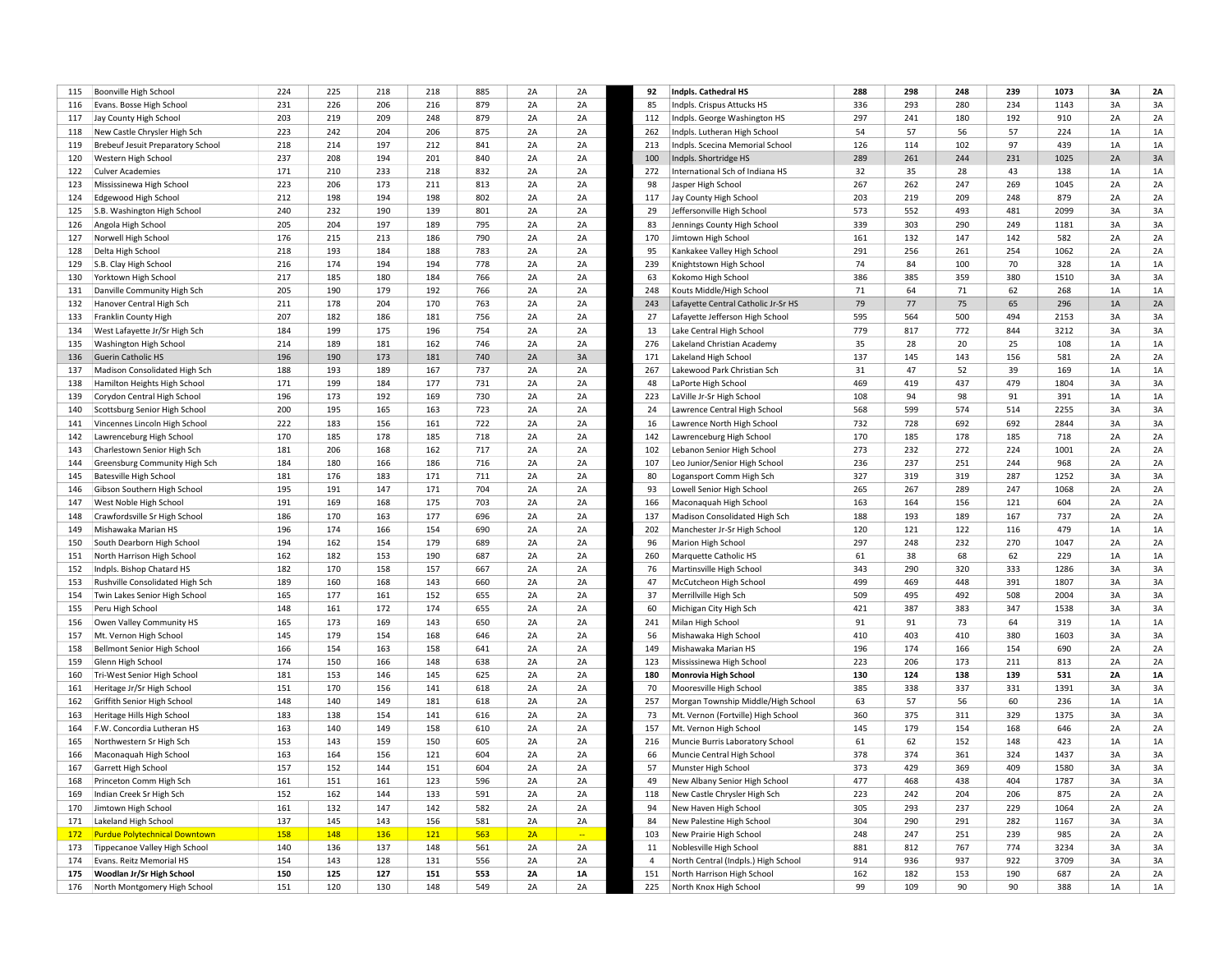|     |                                     | 154   |        | 126    | 124    | 543           | 2A        |           |                |                                      |     | 71  | 84  |     | 287  | 1A |           |
|-----|-------------------------------------|-------|--------|--------|--------|---------------|-----------|-----------|----------------|--------------------------------------|-----|-----|-----|-----|------|----|-----------|
| 177 | <b>Speedway Senior High School</b>  |       | 139    |        |        |               |           | <b>1A</b> | 244            | North Miami Middle/High School       | 66  |     |     | 66  |      |    | 1A        |
| 178 | Oak Hill High School                | 150   | 131    | 114    | 140    | 535           | 2A        | 2A        | 176            | North Montgomery High School         | 151 | 120 | 130 | 148 | 549  | 2A | 2A        |
| 179 | Salem High School                   | 128   | 130    | 133    | 142    | 533           | 2A        | 2A        | 210            | North Posey Sr High Sch              | 120 | 105 | 93  | 127 | 445  | 1A | 1A        |
| 180 | Monrovia High School                | 130   | 124    | 138    | 139    | 531           | <b>2A</b> | 1A        | 211            | North Putnam Sr High Sch             | 117 | 103 | 108 | 116 | 444  | 1A | 1A        |
| 181 | West Vigo High School               | 143   | 125    | 130    | 127    | 525           | 2A        | 2A        | 246            | North White Jr/Sr High School        | 71  | 76  | 69  | 56  | 272  | 1A | 1A        |
| 182 | <b>Boone Grove High School</b>      | 130   | 133    | 122    | 139    | 524           | <b>2A</b> | 1A        | 245            | Northeast Dubois High School         | 68  | 70  | 64  | 73  | 275  | 1A | 1A        |
| 183 | <b>Rensselaer Central High Sch</b>  | 138   | 119    | 137    | 127    | 521           | 2A        | 1A        | 67             | Northridge High School               | 374 | 340 | 362 | 334 | 1410 | 3A | 3A        |
| 184 | <b>Centerville Sr High School</b>   | 138   | 133    | 141    | 108    | 520           | 2A        | 1A        | 108            | Northview High School                | 243 | 251 | 227 | 234 | 955  | 2A | 2A        |
| 185 | Southridge High School              | 144   | 144    | 126    | 103    | 517           | 2A        | 1A        | 165            | Northwestern Sr High Sch             | 153 | 143 | 159 | 150 | 605  | 2A | 2A        |
| 186 | Pike Central High Sch               | 147   | 127    | 118    | 120    | 512           | <b>2A</b> | 1A        | 114            | NorthWood High School                | 231 | 246 | 213 | 198 | 888  | 2A | 2A        |
| 187 | Western Boone Jr-Sr High School     | 136   | 123    | 137    | 115    | 511           | <b>2A</b> | 1A        | 127            | Norwell High School                  | 176 | 215 | 213 | 186 | 790  | 2A | 2A        |
|     |                                     |       |        |        |        |               |           |           | 178            | Oak Hill High School                 | 150 | 131 | 114 | 140 | 535  | 2A | 2A        |
|     | Class 1A (93)                       |       |        |        |        |               |           |           | 265            | Oldenburg Academy                    | 44  | 41  | 42  | 52  | 179  | 1A | 1A        |
|     | 21-22 SCHOOL NAME - by Enrollment   | 9th G | 10th G | 11th G | 12th G | <b>Totals</b> | Class     | Prev      | 271            | Oregon-Davis Jr-Sr High School       | 34  | 39  | 32  | 35  | 140  | 1A | 1A        |
| 188 | South Vermillion High School        | 129   | 130    | 127    | 124    | 510           | 1A        | 1A        | 156            | Owen Valley Community HS             | 165 | 173 | 169 | 143 | 650  | 2A | 2A        |
| 189 | Benton Central Jr-Sr High Sch       | 119   | 125    | 127    | 137    | 508           | 1A        | 2A        | 228            | Park Tudor School                    | 85  | 115 | 97  | 81  | 378  | 1A | 2A        |
| 190 | Bremen Senior High School           | 124   | 117    | 113    | 149    | 503           | 1A        | 1A        | 68             | Pendleton Heights High School        | 371 | 360 | 329 | 349 | 1409 | 3A | 3A        |
| 191 | Brown County High School            | 119   | 139    | 132    | 113    | 503           | 1A        | 2A        | 8              | Penn High School                     | 859 | 848 | 852 | 786 | 3345 | 3A | 3A        |
| 192 | Indpls. Cardinal Ritter HS          | 129   | 116    | 126    | 131    | 502           | 1A        | 2A        | 22             | Perry Meridian High School           | 624 | 577 | 588 | 596 | 2385 | 3A | 3A        |
| 193 | Evans. Mater Dei HS                 | 124   | 130    | 120    | 122    | 496           | 1A        | 2A        | 155            | Peru High School                     | 148 | 161 | 172 | 174 | 655  | 2A | 2A        |
| 194 | Heritage Christian                  | 124   | 126    | 128    | 118    | 496           | 1A        | 1A        | 186            | <b>Pike Central High Sch</b>         | 147 | 127 | 118 | 120 | 512  | 2A | 1A        |
| 195 | Cascade Senior High School          | 129   | 134    | 106    | 126    | 495           | 1A        | 1A        | $\overline{7}$ | Pike High School                     | 862 | 894 | 849 | 782 | 3387 | 3A | 3A        |
| 196 | Rochester Community High Sch        | 121   | 133    | 134    | 107    | 495           | 1A        | 1A        | 45             | Plainfield High School               | 477 | 424 | 470 | 452 | 1823 | 3A | 3A        |
| 197 | Hammond Bishop Noll Institute       | 143   | 136    | 109    | 105    | 493           | 1A        | 1A        | 91             | <b>Plymouth High School</b>          | 270 | 302 | 246 | 262 | 1080 | 3A | 2A        |
| 198 | Eastbrook High School               | 138   | 120    | 112    | 119    | 489           | 1A        | 1A        | 23             | Portage High School                  | 564 | 572 | 582 | 560 | 2278 | 3A | 3A        |
|     |                                     |       |        |        |        |               |           |           |                |                                      |     |     |     |     |      |    |           |
| 199 | <b>Blackford High School</b>        | 120   | 140    | 115    | 114    | 489           | 1A        | 1A        | 168            | Princeton Comm High Sch              | 161 | 151 | 161 | 123 | 596  | 2A | 2A        |
| 200 | Southmont Sr High School            | 137   | 128    | 123    | 99     | 487           | 1A        | 1A        | 240            | Providence HS                        | 87  | 79  | 76  | 85  | 327  | 1A | 1A        |
| 201 | F.W. Bishop Luers HS                | 132   | 126    | 119    | 104    | 481           | 1A        | 1A        | <b>172</b>     | <b>Purdue Polytechnical Downtown</b> | 158 | 148 | 136 | 121 | 563  | 2A | $\sim$    |
| 202 | Manchester Jr-Sr High School        | 120   | 121    | 122    | 116    | 479           | 1A        | 1A        | 183            | <b>Rensselaer Central High Sch</b>   | 138 | 119 | 137 | 127 | 521  | 2A | <b>1A</b> |
| 203 | Illiana Christian High School       | 147   | 103    | 108    | 119    | 477           | 1A        | 1A        | 75             | Richmond High School                 | 356 | 367 | 291 | 313 | 1327 | 3A | 3A        |
| 204 | Greencastle Senior High Sch         | 128   | 134    | 105    | 108    | 475           | 1A        | 2A        | 261            | Rising Sun High School               | 60  | 61  | 51  | 57  | 229  | 1A | 1A        |
| 205 | Sullivan High School                | 123   | 136    | 106    | 107    | 472           | 1A        | 1A        | 196            | Rochester Community High Sch         | 121 | 133 | 134 | 107 | 495  | 1A | 1A        |
| 206 | Wabash High School                  | 126   | 125    | 119    | 101    | 471           | 1A        | 1A        | 90             | Roncalli High School                 | 278 | 252 | 261 | 290 | 1081 | 3A | 3A        |
| 207 | <b>Triton Central High School</b>   | 129   | 106    | 111    | 116    | 462           | 1A        | 1A        | 247            | Rossville Senior High School         | 69  | 69  | 55  | 78  | 271  | 1A | 1A        |
| 208 | Eastern (Greentown) Jr & Sr HS      | 135   | 108    | 106    | 107    | 456           | 1A        | 1A        | 153            | Rushville Consolidated High Sch      | 189 | 160 | 168 | 143 | 660  | 2A | 2A        |
| 209 | <b>Tipton High School</b>           | 114   | 120    | 114    | 106    | 454           | 1A        | 1A        | 39             | S.B. Adams High School               | 509 | 517 | 466 | 425 | 1917 | 3A | 3A        |
| 210 | North Posey Sr High Sch             | 120   | 105    | 93     | 127    | 445           | 1A        | 1A        | 129            | S.B. Clay High School                | 216 | 174 | 194 | 194 | 778  | 2A | 2A        |
| 211 | North Putnam Sr High Sch            | 117   | 103    | 108    | 116    | 444           | 1A        | 1A        | 99             | S.B. Riley High School               | 277 | 312 | 225 | 216 | 1030 | 2A | 3A        |
| 212 | Tell City Jr-Sr High School         | 115   | 100    | 107    | 122    | 444           | 1A        | $1A$      | 121            | S.B. Saint Joseph HS                 | 205 | 195 | 205 | 201 | 806  | 3A | 3A        |
| 213 | Indpls. Scecina Memorial School     | 126   | 114    | 102    | 97     | 439           | 1A        | 1A        | 125            | S.B. Washington High School          | 240 | 232 | 190 | 139 | 801  | 2A | 2A        |
| 214 | Wheeler High School                 | 95    | 107    | 113    | 122    | 437           | 1A        | 2A        | 179            | Salem High School                    | 128 | 130 | 133 | 142 | 533  | 2A | 2A        |
| 215 | Switzerland Co Senior High Sch      | 127   | 101    | 100    | 100    | 428           | 1A        | 1A        | 140            | Scottsburg Senior High School        | 200 | 195 | 165 | 163 | 723  | 2A | 2A        |
| 216 | Muncie Burris Laboratory School     | 61    | 62     | 152    | 148    | 423           | 1A        | 1A        | 55             | Seymour Senior High School           | 487 | 388 | 372 | 358 | 1605 | 3A | 3A        |
| 217 | Delphi Community High School        | 102   | 106    | 107    | 103    | 418           | 1A        | 1A        | 86             | Shelbyville Sr High Sch              | 315 | 289 | 285 | 244 | 1133 | 3A | 3A        |
| 218 | Whitko High School                  | 115   | 96     | 81     | 125    | 417           | 1A        | 1A        | 238            | Sheridan High School                 | 79  | 80  | 82  | 88  | 329  | 1A | 1A        |
| 219 | Central Noble High School           | 104   | 112    | 92     | 109    | 417           | 1A        | 1A        | 111            | Silver Creek High School             | 247 | 246 | 218 | 202 | 913  | 2A | 2A        |
| 220 | Andrean High School                 | 119   | 105    | 104    | 80     | 408           | 1A        | 1A        | 237            | South Adams High School              | 78  | 92  | 79  | 88  | 337  | 1A | 1A        |
| 221 | Austin High School                  | 111   | 98     | 98     | 87     | 394           | 1A        | 1A        | 150            | South Dearborn High School           | 194 | 162 | 154 | 179 | 689  | 2A | 2A        |
| 222 | Union County High School            | 88    | 125    | 95     | 85     | 393           | 1A        | 1A        | 227            | South Knox Middle-High School        | 105 | 97  | 93  | 84  | 379  | 1A | 1A        |
| 223 | LaVille Jr-Sr High School           | 108   | 94     | 98     | 91     | 391           | 1A        | 1A        | 231            | South Ripley High School             | 94  | 86  | 89  | 93  | 362  | 1A | 1A        |
| 224 | Westview Jr-Sr High School          | 96    | 94     | 104    | 96     | 390           | 1A        | 1A        | 230            | South Spencer High School            | 94  | 93  | 90  | 98  | 375  | 1A | $1A$      |
| 225 | North Knox High School              | 99    | 109    | 90     | 90     | 388           | 1A        | 1A        | 188            | South Vermillion High School         | 129 | 130 | 127 | 124 | 510  | 1A | $1A$      |
| 226 | Forest Park Jr-Sr High Sch          | 107   | 73     | 98     | 107    | 385           | 1A        | 1A        | 200            | Southmont Sr High School             | 137 | 128 | 123 | 99  | 487  | 1A | 1A        |
| 227 | South Knox Middle-High School       | 105   | 97     | 93     | 84     | 379           | 1A        | 1A        | 21             | Southport High School                | 650 | 606 | 582 | 553 | 2391 | 3A | 3A        |
| 228 | Park Tudor School                   | 85    | 115    | 97     | 81     | 378           | 1A        | 2A        | 185            |                                      | 144 | 144 | 126 | 103 | 517  | 2A | <b>1A</b> |
|     |                                     | 92    | 97     | 90     | 98     | 377           |           |           | 229            | Southridge High School               | 92  | 97  | 90  | 98  | 377  | 1A | 1A        |
| 229 | Southwestern (Hanover) Middle/Sr HS |       | 93     |        |        |               | 1A        | 1A        |                | Southwestern (Hanover) Middle/Sr HS  |     |     |     |     |      |    |           |
| 230 | South Spencer High School           | 94    |        | 90     | 98     | 375           | 1A        | 1A        | 177            | <b>Speedway Senior High School</b>   | 154 | 139 | 126 | 124 | 543  | 2A | <b>1A</b> |
| 231 | South Ripley High School            | 94    | 86     | 89     | 93     | 362           | 1A        | 1A        | 205            | Sullivan High School                 | 123 | 136 | 106 | 107 | 472  | 1A | 1A        |
| 232 | Wapahani High School                | 92    | 83     | 102    | 81     | 358           | 1A        | 1A        | 215            | Switzerland Co Senior High Sch       | 127 | 101 | 100 | 100 | 428  | 1A | $1A$      |
| 233 | Hebron High School                  | 97    | 95     | 84     | 79     | 355           | 1A        | 1A        | 234            | <b>Taylor High School</b>            | 104 | 87  | 86  | 76  | 353  | 1A | 1A        |
| 234 | <b>Taylor High School</b>           | 104   | 87     | 86     | 76     | 353           | 1A        | 1A        | 212            | Tell City Jr-Sr High School          | 115 | 100 | 107 | 122 | 444  | 1A | 1A        |